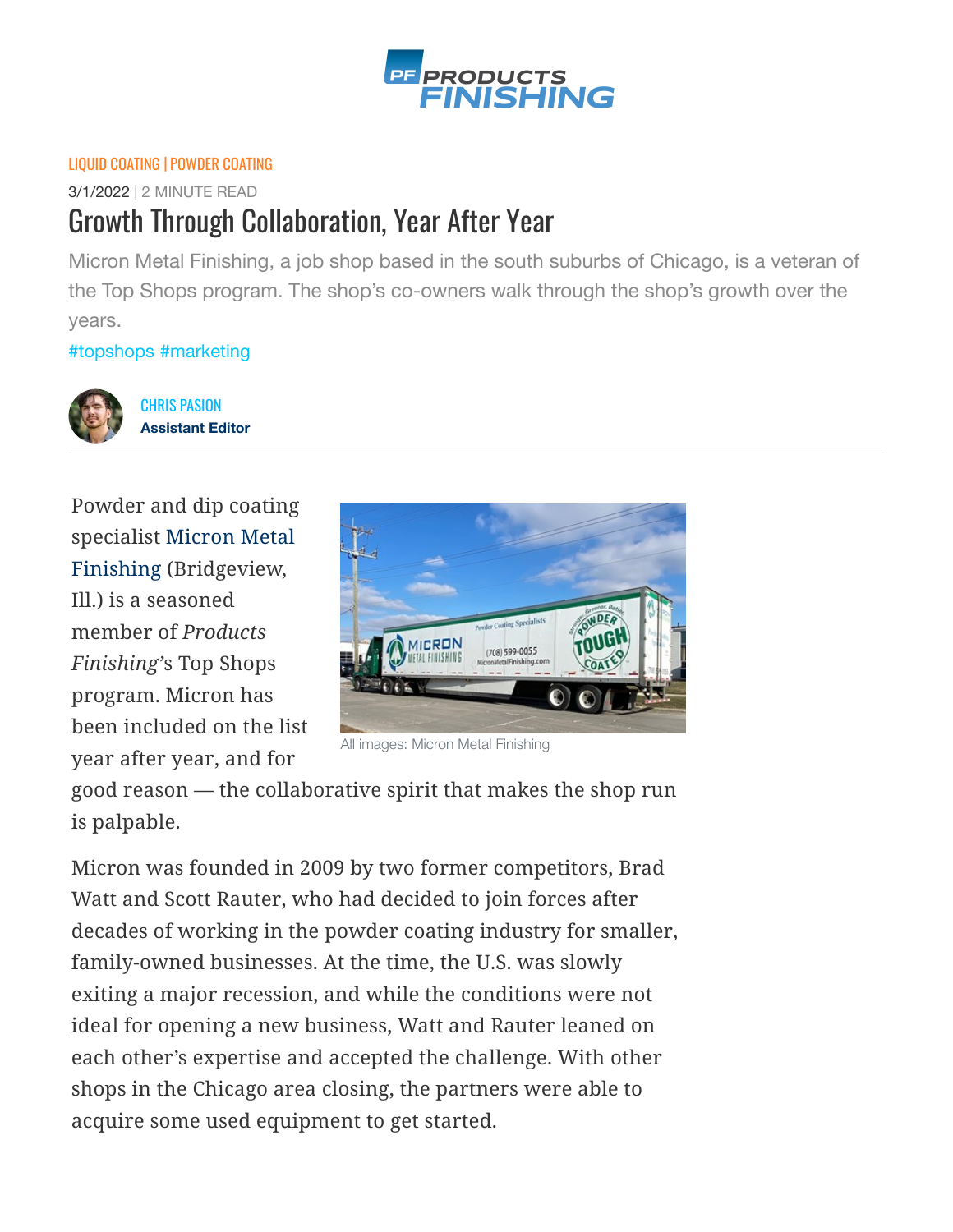

Micron's 75,000 square ft. facility houses three electrostatic thermoset spray lines and two thermoplastic dip lines.

"We opened with one powder coating line and about 12 employees, including ourselves," Watt says. "We knew all the key players in the Chicago area, so we feel like we were able to handpick the best of the best when we put the team together."

Since opening, the shop has grown to over 65 employees running five lines — three conveyorized electrostatic thermoset spray lines and two thermoplastic dip lines, which coat plastisol, nylon and epoxy dip coatings. Rauter suggests the shop's

spray lines can powder coat volumes of parts that are among the largest in the country. "Our larger line can handle parts up to 95 inches high by 40 inches wide by 120 inches long," he says, "and our small line handles parts 60 inches high by 30 inches wide by 120 inches long."

Micron primarily services the housewares, electronics and OEM components markets, as well as lawn and garden, lighting and store fixturing. Being a job shop, the types of parts that Micron runs are constantly changing.

"We handle different parts every week, so communication is huge around here," Watt says. "We make sure everything that is discussed in the office gets out onto the shop floor."



In 2018, the shop added dip coating lines, which enables it to add a thick, protective coating to parts that have an unusual shape, such as football facemasks.

Onshoring, consumer spending drives new jobs